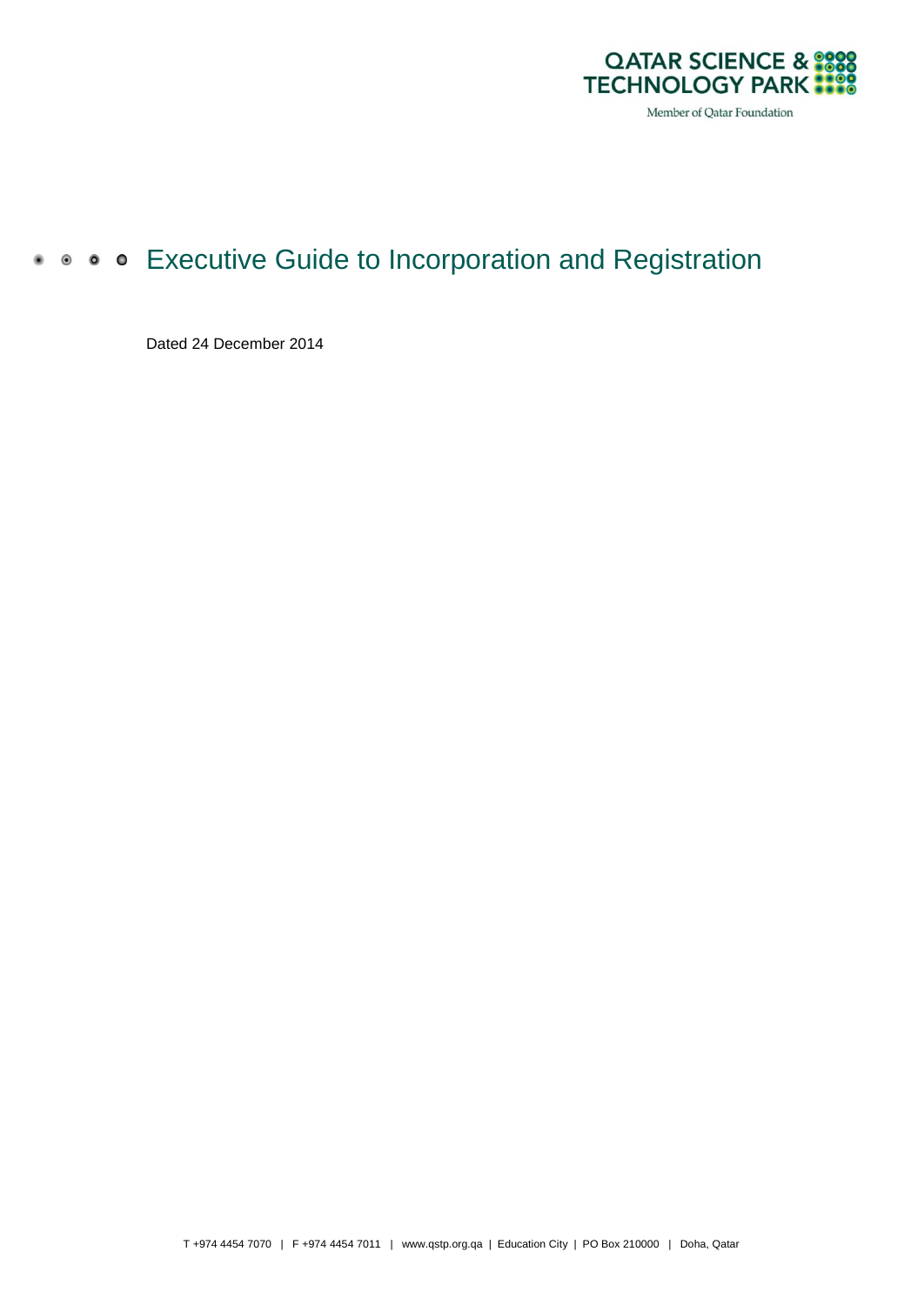# 1. Purpose of Executive Guide

This Executive Guide provides a summary of, and is accompanied by sample forms for, incorporation and registration of a corporate vehicle for purposes of operation in the Qatar Science & Technology Park. All references are to sections in the Qatar Science & Technology Park Free Zone Regulations.

## 1.1 Incorporation

Section 1.4 of Schedule A provides as follows:

"The application to incorporate shall be in such form and such manner as the QSTP Management may require from time, and shall otherwise include the following:

1.4.1 The Articles of Association of the Company;

1.4.2 Payment of the relevant incorporation fee as determined by the QSTP Management from time to time;

- 1.4.3 Details of the distribution of shares among the Shareholders;
- 1.4.4 Confirmation of the full payment of such shares;
- 1.4.5 Confirmation of the deposit of the Share payments in an Approved Bank; and
- 1.4.6 Documents indicating the Company's receipt of shares in kind (if any)."

### 1.2 Registration

Section 2.3.2 provides as follows:

"Any application by an Originating Company shall contain the following information and documentation:

i) a notarised copy of the constituent documents of the Originating Company;

ii) if so required by the QSTP Management, a copy of the audited accounts of the Originating Company for the preceding two years, save where the applicant Originating Company has been in existence for less than two years in which case a copy of the most recent audited accounts;

iii) a copy of a resolution of the board of directors of the Originating Company to establish a Branch in the QSTP Free Zone;

iv) a power of attorney from the Originating Company in favour of the principal representative of the Branch;

v) such other documents or information as the QSTP Management may in its absolute discretion require from time to time, including, without limitation, such of the foregoing documentation with respect to the parent company (whether direct or indirect) of the Originating Company as the QSTP Management shall require; and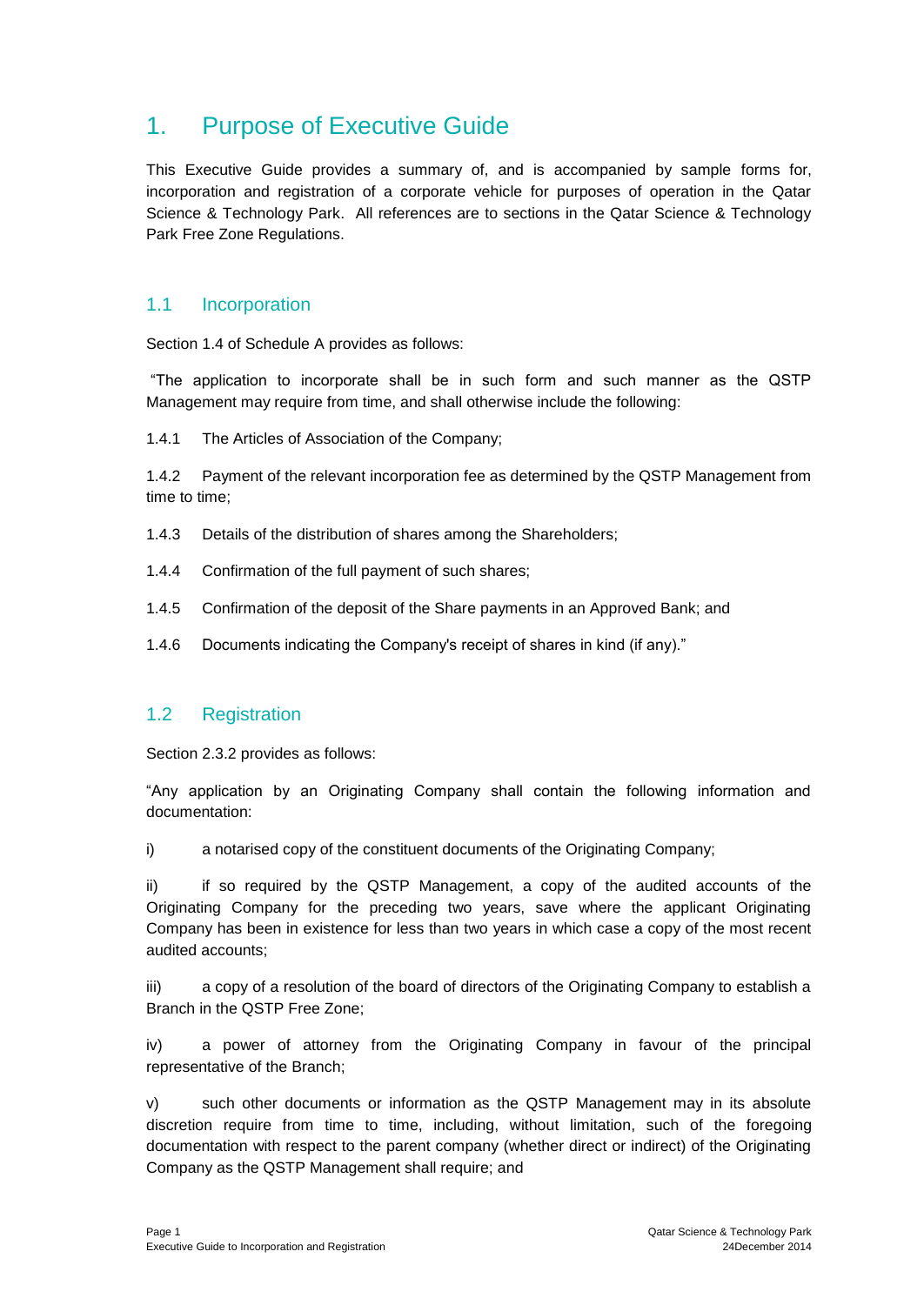vi) such fees as may be prescribed from time to time by the QSTP Management."

### 1.3 Sample Forms

The following sample forms are provided with this Executive Guide:

- Application to Incorporate/Register
- Articles of Association (Incorporation)
- Powers of Attorney
	- 3c. QSTP Power of Attorney-Branch
	- 3c. QSTP Power of Attorney-Company
	- > 3d. QSTP General Mgr PoA-Branch
	- > 3d. QSTP General Mgr PoA-Company

Please note the following with respect to the various authorisations required regarding a Branch:

| <b>Requirement</b>                                                                                                                                                                                                             | <b>Source</b>                          | <b>Elaboration</b>                                                                                                                                                                                                                                                                                                                                                                                                                                                                                              |
|--------------------------------------------------------------------------------------------------------------------------------------------------------------------------------------------------------------------------------|----------------------------------------|-----------------------------------------------------------------------------------------------------------------------------------------------------------------------------------------------------------------------------------------------------------------------------------------------------------------------------------------------------------------------------------------------------------------------------------------------------------------------------------------------------------------|
| (1) "a copy of a resolution of the board<br>of directors of the Originating Company<br>to establish a Branch in the QSTP Free<br>Zone"                                                                                         | Section 2.3.2 (iii)                    | This resolution must specify establishment of a<br>branch in the Qatar Science & Technology Park<br>(as opposed to a more general reference to a<br>branch in the State of Qatar)                                                                                                                                                                                                                                                                                                                               |
| (2) "a power of attorney from the<br>Originating Company in favour of the<br>principal representative of the Branch"                                                                                                           | Section 2.3.2 (iv)                     | The sample form identified as "3c. QSTP Power<br>of Attorney-Branch" is provided for this purpose.<br>The authorisation accomplished by this<br>document is limited to execution of the<br>Application to Incorporate/Register (on behalf of<br>the applicant Originating Company) and the<br>related administrative steps. This document<br>provides no authorisation for subsequent actions<br>on behalf of the branch.                                                                                       |
| (3) "List of names, capacities/titles and<br>nationalities of individuals authorised to<br>sign on behalf of Company/Branch<br>together with identification of document<br>(including section) establishing such<br>authority" | Application to<br>Incorporate/Register | This requirement is intended to provide QSTP<br>Management a readily accessible reference<br>regarding authorisation for actions on behalf of<br>the branch. Reference may not be made to a<br>document based on "3c. QSTP Power of<br>Attorney-Branch" as that form only authorises<br>execution of the Application to<br>Incorporate/Register (on behalf of the applicant<br>Originating Company) and the related<br>administrative steps. Instead, reference may be<br>made to a document based on "3d. QSTP |